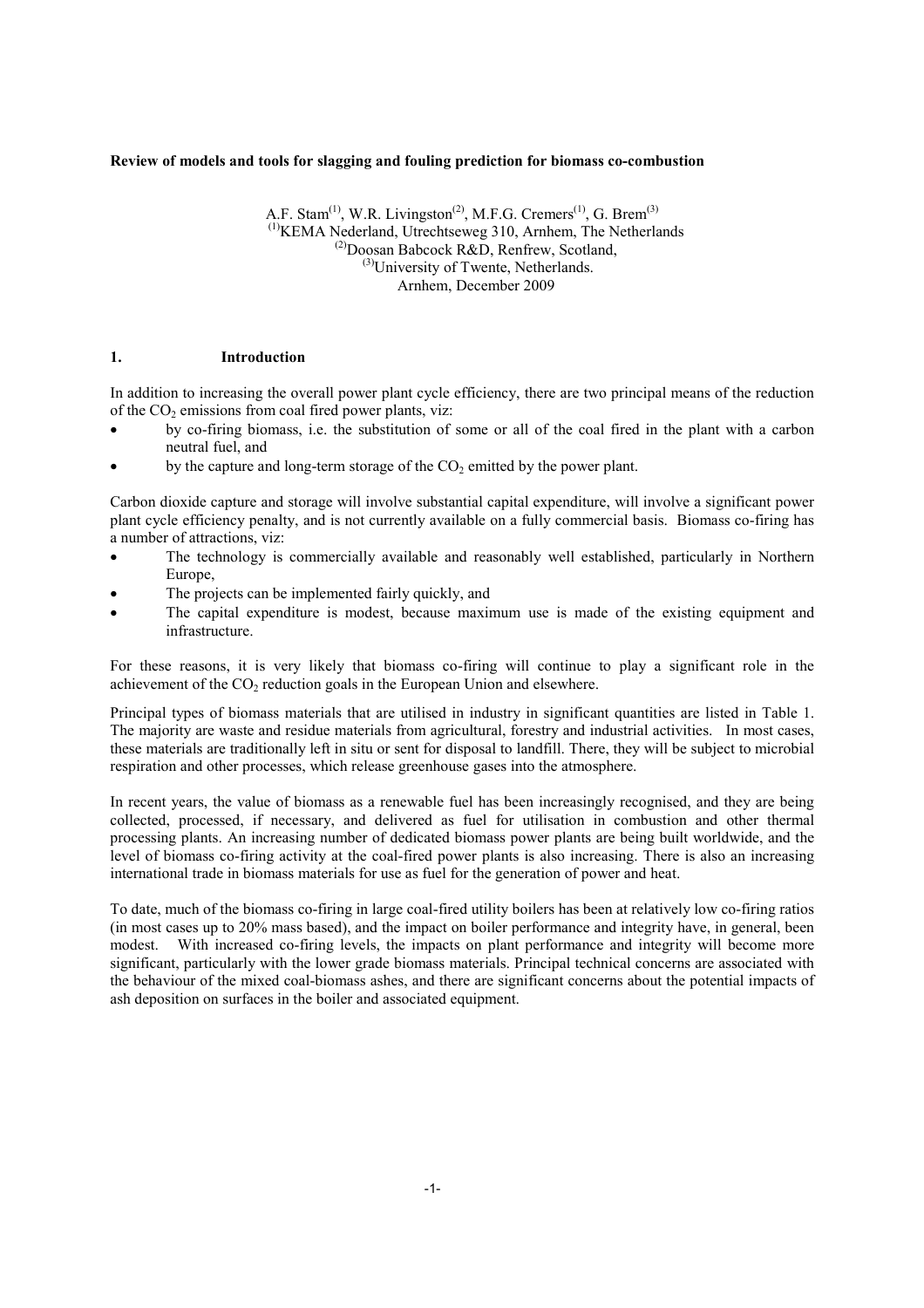| <b>Agricultural products</b>                                                                    | <b>Forestry products</b>                  | <b>Wastes</b>                                                                                                                     | <b>Energy crops</b>                            |
|-------------------------------------------------------------------------------------------------|-------------------------------------------|-----------------------------------------------------------------------------------------------------------------------------------|------------------------------------------------|
| <b>Harvesting residues</b>                                                                      | <b>Harvesting residues</b>                | Domestic/industrial                                                                                                               | <b>Wood</b>                                    |
| Cereal straws<br>Oil seed rape and linseed<br>oil straws<br>Flax straw<br>Corn stalks           | Forestry residues                         | Municipal solid waste (MSW)<br>Refuse-derived fuels<br>Construction and demolition<br>wood wastes<br>Scrap tyres<br>Waste pallets | Willow<br>Poplar<br>Cottonwood                 |
| <b>Processing residues</b>                                                                      | <b>Primary processing</b><br>wastes       | Urban green wastes                                                                                                                | <b>Grasses and other</b><br>crops              |
| Rice husks<br>Sugarcane bagasse<br>Olive residues<br>Palm oil residues<br>Citrus fruit residues | <b>Sawdusts</b><br><b>Bark</b><br>Offcuts | Leaves<br>Grass and hedge cuttings                                                                                                | Switchgrass<br>Reed canary grass<br>Miscanthus |
| <b>Animal wastes</b>                                                                            | <b>Secondary processing</b><br>wastes     |                                                                                                                                   |                                                |
| Poultry litter<br>Tallow<br>Meat/bone meal                                                      | <b>Sawdusts</b><br>Offcuts                |                                                                                                                                   |                                                |

**Table 1 The major biomass materials of industrial interest on a worldwide basis** 

Operational problems associated with the deposition and retention of ash materials can and do occur on all of the major gas-side components of combustors and boilers. The more important high temperature occurrences in the more common solid fuel combustion systems are associated with the following:

- The partial fusion and agglomeration of ash particles in the fuel beds of stoker-fired and fluidised bedfired combustors can lead to poor combustion conditions and de-fluidisation of fluidised beds, and can cause problems with the ash removal system and with the downstream ash handling equipment.
- The deposition of fused or partly-fused ash materials on burner component and divergent quarl surfaces in large pulverised fuel furnaces can result in interference with burner light-up and other operational difficulties, and can affect combustion performance.
- The build up of large accumulations of fused and partially-fused ashes can interfere with the operation of stokers and fluidised bed combustors, and can block ash hopper throats in pulverised fuel-fired furnaces. This can result in a requirement for load reduction or can lead to significant unplanned outages for off-load cleaning.
- The deposition of fused or partially-fused slag deposits on furnace heat exchanger surfaces reduces furnace heat absorption, and leads to increased gas temperatures both within the furnace and at the furnace exit. This, in turn, can lead to increased ash deposition and high metal temperatures in the convective sections of boilers, and it may be necessary to reduce load or to come off load for manual cleaning.
- The accumulation and subsequent shedding of large ash deposits on upper furnace surfaces can lead to damage to grates and to furnace ash hoppers, and to the de-fluidisation of bubbling fluidised beds.

These are slag formation processes which generally occur at relatively high temperatures in excess of around 800-1000 ºC, on refractory or water wall surfaces in the furnace which are in direct receipt of radiation from the flame. They occur relatively rapidly, over a matter of minutes or hours, when conditions are favourable. They usually involve the sintering and (partial) fusion, of fuel ash particles within the furnace.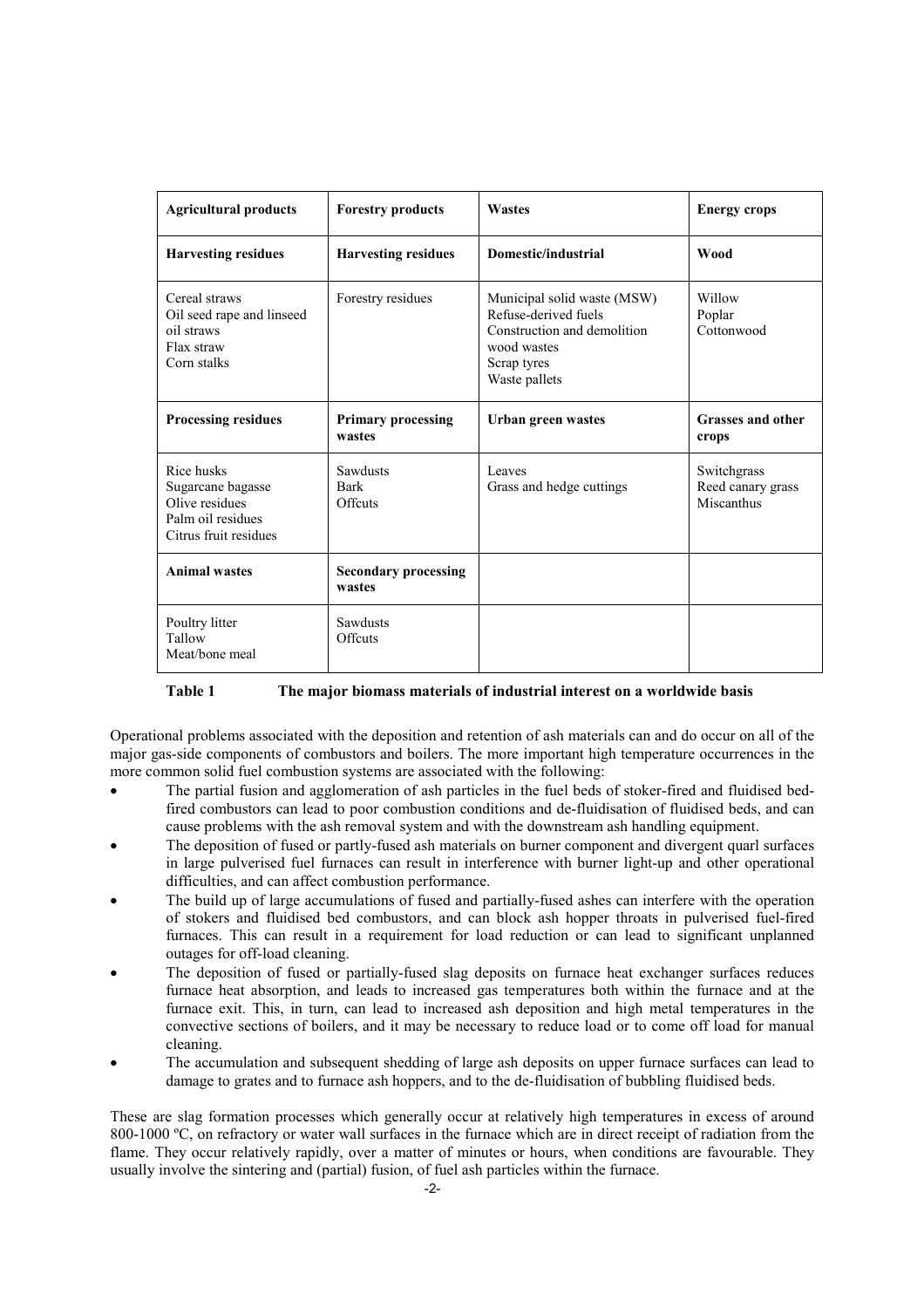The accumulation of ash deposits in the convective sections of boilers also occurs. These ash accumulations are normally termed fouling deposits, and the more common occurrences include:

- The formation of ash deposits on the surfaces of superheater, reheater and evaporator banks occurs at flue gas temperatures less than around  $1,000-1,100$  °C. This is generally a much slower process than slag formation, and the tendency is for significant ash deposits to grow over a period of a number of days. The process involves the formation of deposits in which the ash particles are bonded by specific low melting point constituents, principally the alkali metal species. The gas temperature is generally too low for significant sintering or fusion of the bulk of the ash particles to occur. As the gas temperature decreases in the boiler convective section, the deposits tend to be less extensive, and to be less well bonded and physically weaker. This is commonly reflected in the design of the boiler convective section, i.e. it is often possible to reduce the cross pitches of the tube banks progressively as the flue gas temperatures decrease.
- Convective section fouling is one of the most troublesome ash-related problems associated with the combustion and co-firing of biomass materials, because of the relatively high alkali metal contents, and hence high fouling potential, of many biomass materials. Fouling reduces the heat absorption in the convective banks, and results in increased flue gas temperatures. Fouling also increases the gas-side pressure drop across the banks, and can eventually lead to ash bridging between the tubes. This further increases the gas side pressure drop, and can result in the channelling of the flue gas. The increased flue gas velocity can result in local overheating of the heat exchange tubes, and in localised damage to boiler tubes and other components by particle impact erosion.
- The ash deposits on economiser surfaces form at low flue gas temperatures and tend to be relatively weakly bonded. They are commonly initiated by the physical accumulation of ash, often by the gravitational settling of ash material. This material has been dislodged from primary deposition sites upstream of the economiser by the action of sootblowers.
- Low temperature fouling and corrosion of airheater surfaces are also common occurrences. This is a complex process, that can involve both ash deposition and the condensation of acid gas species on cold surfaces, and they tend to be very specific to the design and operation of the airheater.

It is clear, therefore, that the ash deposition process occuring on furnace and boiler surfaces is a complex phenomena. The process occurs over a wide range of flue gas and surface temperatures, and is dependent both on the characteristics of the ash and on the design and operation conditions of the combustor or boiler plant.

The principal objective of this paper is to present a short overview of the existing models and tools, which have been developed largely for pulverised coal combustion systems, and to review their application for the description and prediction of the slagging and fouling behaviour of the biomass ash and the mixed coal-biomass ashes in biomass firing and co-firing applications.

An overview of the principal technical approaches that have been taken to the predictive modelling of the extent and location of ash deposition in furnaces and boilers is presented in Section 2 of this document. In Section 3, there is a discussion of a number of the more important on-line diagnostic methods that are available for the monitoring of ash deposition in boilers, and of the use of the results of these methods to provide predictions of the extent and distribution of ash deposits by means of neural networking. The application of these methods to the mixed ashes produced by the co-firing of biomass with coal is discussed in Section 4.

# **2. Predictive methods for ash deposition**

In general terms, three approaches to the development of predictive models for ash deposition in furnaces and boilers are apparent, viz:

The empirical approach by traditional methods based on the use of simple Slagging or Fouling Indices, using the data normally available on fuel specifications, i.e. the ash chemical composition and the ash fusion temperatures. These relatively simple, practical methods are used by designers and operators, particularly when no fuel sample for more detailed analysis is available, as input to their normal design or fuel assessment procedures.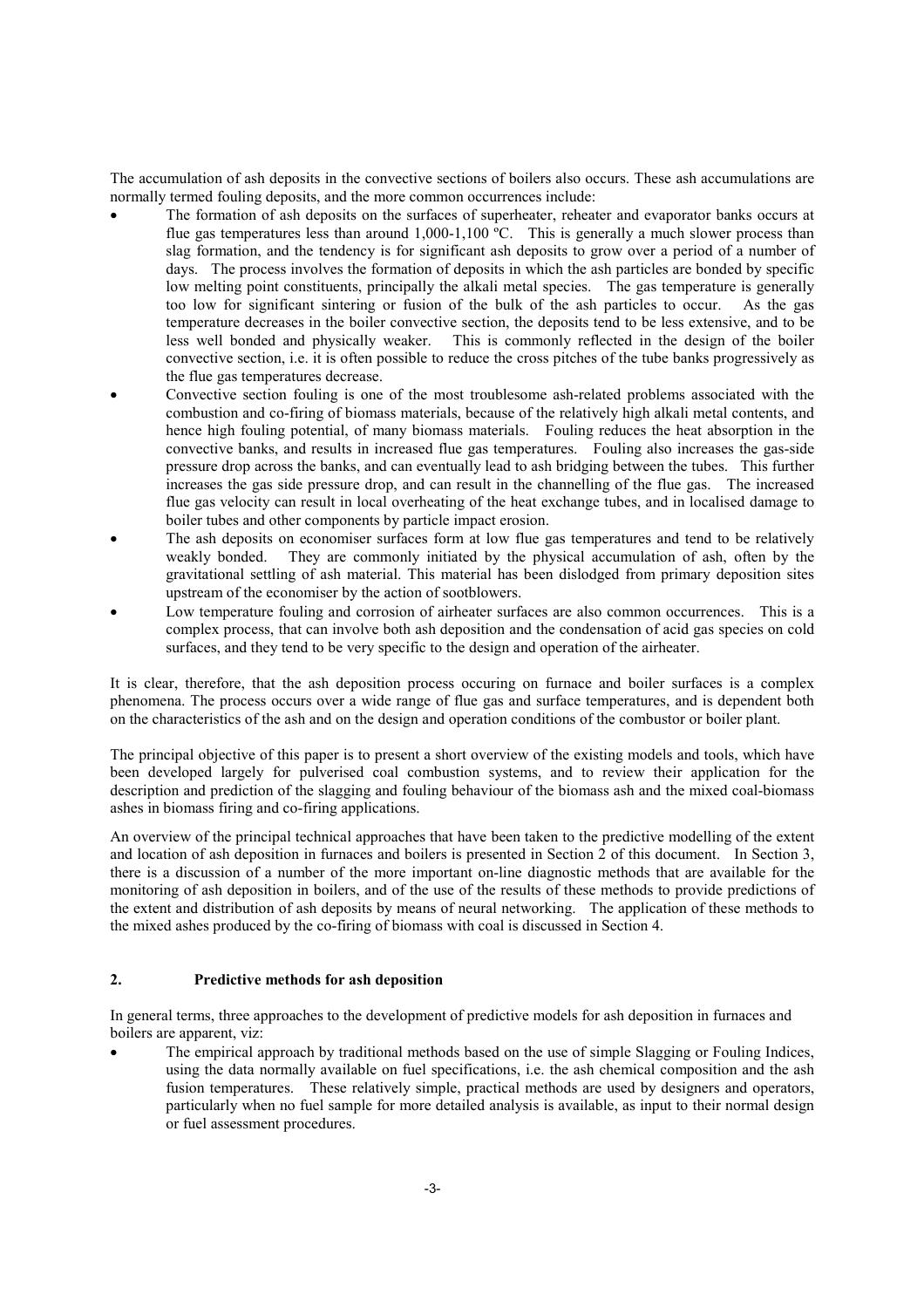- The mechanistic approach involves the use of relatively simple models of the combustion and other processes that may occur in combustors and boilers, in an attempt to provide a general assessment of the ash deposition tendency and the nature of the ash deposit in a specific application.
- In principle the more advanced models based on computational fluid dynamics (CFD) can provide detailed information about the combustion process and the fluid dynamics. For the simulation of ash deposition processes, the CFD models have sub-models of the ash transformation process, particle deposition and adhesion and the impacts on heat transfer.

The individual approaches are discussed in the next sections.

## **2.1 The empirical approach**

## **2.1.1 Ash fusibility**

The fusion behaviour of solid fuel ashes is an important factor in determining the propensities of the fuels to form fused or partly-fused slag deposits on the reactor surfaces in all thermal processors systems and, in some circumstances, may have an influence on the nature of the fouling deposits that can occur on the heat exchange and other surfaces. The fusion behaviour of most fuel ashes is a fairly complex phenomenon, which is best described in terms of a melting curve, where the percentage of the ash, by mass, which is fused is plotted against the temperature. On full ash melting curves, two key temperatures are commonly identified, and can be used to describe the physical behaviour of the ashes, viz:

- The  $T_{15}$  temperature is the temperature at which 15% of the ash material by mass is molten. This is considered to be the temperature at which the surfaces of the ash particles or slag deposits begin to become sticky and receptive to the adhesion of solid particles, and
- The  $T_{70}$  temperature is the temperature at which 70% of the ash material by mass is molten. This is the temperature at which the outer surface of an ash deposit on a vertical surface will begin to flow under the action of gravity.

The determination of full melting curves for ashes is a very time-consuming exercise. The standard Ash Fusion Test, which has been applied for the characterisation of the fusion behaviour of coal ashes for many decades, is much simpler and is based on the determination of three or four key temperatures on the melting curve. This procedure has been developed and applied specifically for alumino-silicate, coal ash systems, which have very complex melting behaviour. Coal ash systems commonly melt over a fairly wide range of temperatures from around 1000-1500 ºC, and tend to produce relatively viscous melts.

The results of the application of this test procedure to biomass ashes, most of which are not alumino-silicate systems, and many of which melt at temperatures less than 1000 °C, are of technical interest, but should be treated with great caution. There have been several attempts to develop correlations between the ash fusion temperatures and the ash chemical composition for coal and biomass ashes. These can be of some technical value in a general sense, however they tend not to be reliable or accurate enough for predictive purposes.

# **2.1.2 Ash deposition indices**

A number of Slagging and Fouling Indices are available for the assessment of the propensity of fuel ashes to form deposits, in combustors and in the convective sections of boilers. A detailed description of the technical basis and use of a number of these indices is presented in Raask (1985). These indices are based either on the fuel ash content and the ash chemical composition, or on the results of the Ash Fusion Test. In the main, these indices have been developed for the assessment of coal ashes, and have been applied, with appropriate modifications, to the ashes from other solid fuels, including wastes and biomass materials, and to the mixed ashes produced by the co-processing of biomass materials with coal.

The majority of the Slagging Indices are concerned with the prediction of the fusion behaviour of the ash, and are based either on the results of Ash Fusion Test or on the chemical composition of the ash, commonly the ratio of the acidic metal oxides,  $(SIO_2$  and  $AIO_3$ ) to the basic oxides (Fe<sub>2</sub>O<sub>3</sub>, CaO, MgO, Na<sub>2</sub>O and K<sub>2</sub>O). These indices provide a general assessment of the fusion behaviour of an ash, which is then employed to rank the ash in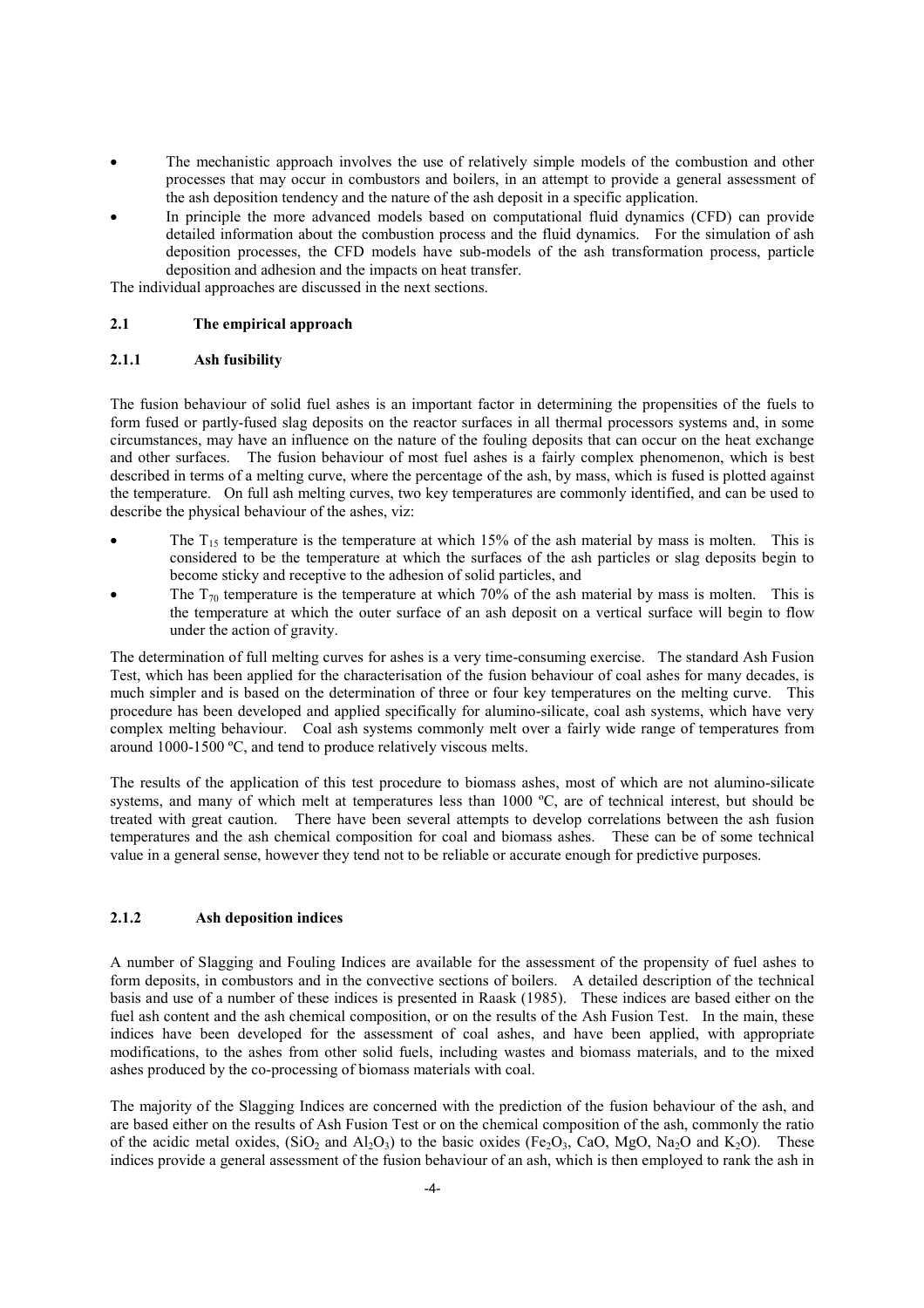terms of its propensity to form fused or partially-fused agglomerates and slag deposits. Despite the recognised technical limitations of both of these approaches, they are still used widely within the industry for fuel specification, furnace, reactor and heat exchanger design and for plant operational purposes.

A number of more sophisticated approaches to the assessment of the slagging propensity, for instance based on the use of phase diagrams of the appropriate alumino-silicate systems, or on the use of mineralogical analysis data derived from the characterisation of the fuel using scanning electron microscopes and other advanced techniques, have been developed. These have, however, enjoyed only relatively limited use within the industry, principally because they are less familiar and more complicated than the traditional methods and some need access to specialised equipment. These methods are more often used for investigative purposes

Since the majority of the coal ash slagging indices are based on the assessment of the fusion behaviour of alumino-silicate coal ashes, the application to biomass ash systems, which are chemically very different, can be problematic, and great care should be applied when interpreting the conventional Slagging Index values for biomass ashes and to the ashes produced from the co-processing of biomass materials with coals.

When considering the potential slagging behaviour of the mixed ashes from the co-processing of biomass with coal, it is clear that, apart from  $SiO<sub>2</sub>$ , all of the significant chemical constituents of most biomass ashes, and principally the alkali and alkaline earth metals, are powerful fluxes for alumino-silicate systems. It is expected, therefore, that the co-processing of biomass with coal will tend to result in a significant reduction in the fusion temperatures, and hence an increase in the slagging potential. This will, of course, depend on the level of fluxing agents already present in the coal ash and on the co-firing ratio. It has been found that the effect is much more dramatic when biomass is co-processed with coals with high fusion temperature ashes, since the effect of adding fluxing elements to a coal ash with low levels of the fluxing elements tends to be much greater than adding fluxes to a coal with lower ash fusion temperatures and hence higher levels of fluxing elements.

For the co-processing of biomass with coal at relatively low levels, say less than  $10-20\%$  or so on a mass basis, the mixed ash is still predominantly an alumino-silicate system, and the normal coal slagging assessment methods can generally be applied, with some confidence.

The most commonly applied Fouling Indices for coal ashes are, in the main, based on the sodium content of the fuel. The technical reason for this is that the deposition of the sodium compounds in the fuel by a volatilisation/condensation mechanism is considered to be the principal driving force for heat exchanger fouling in coal plants. The majority of the potassium in coal ashes is present as a constituent of the clay minerals, and is not considered to be available for release by volatilisation in the flame to the same extent.

For most biomass materials, potassium tends to be the dominant alkali metal, and this is generally in a form that is considered to be available for release by volatilisation. The fouling indices which have been developed specifically for the assessment of biomass materials tend, therefore, to be based on the total alkali metal content of the fuel (see, for instance, Miles *et al*. 1995).

For the co-firing of biomass with coal, some combination of the two methods should be applied, and this assessment should always be carried out with great care.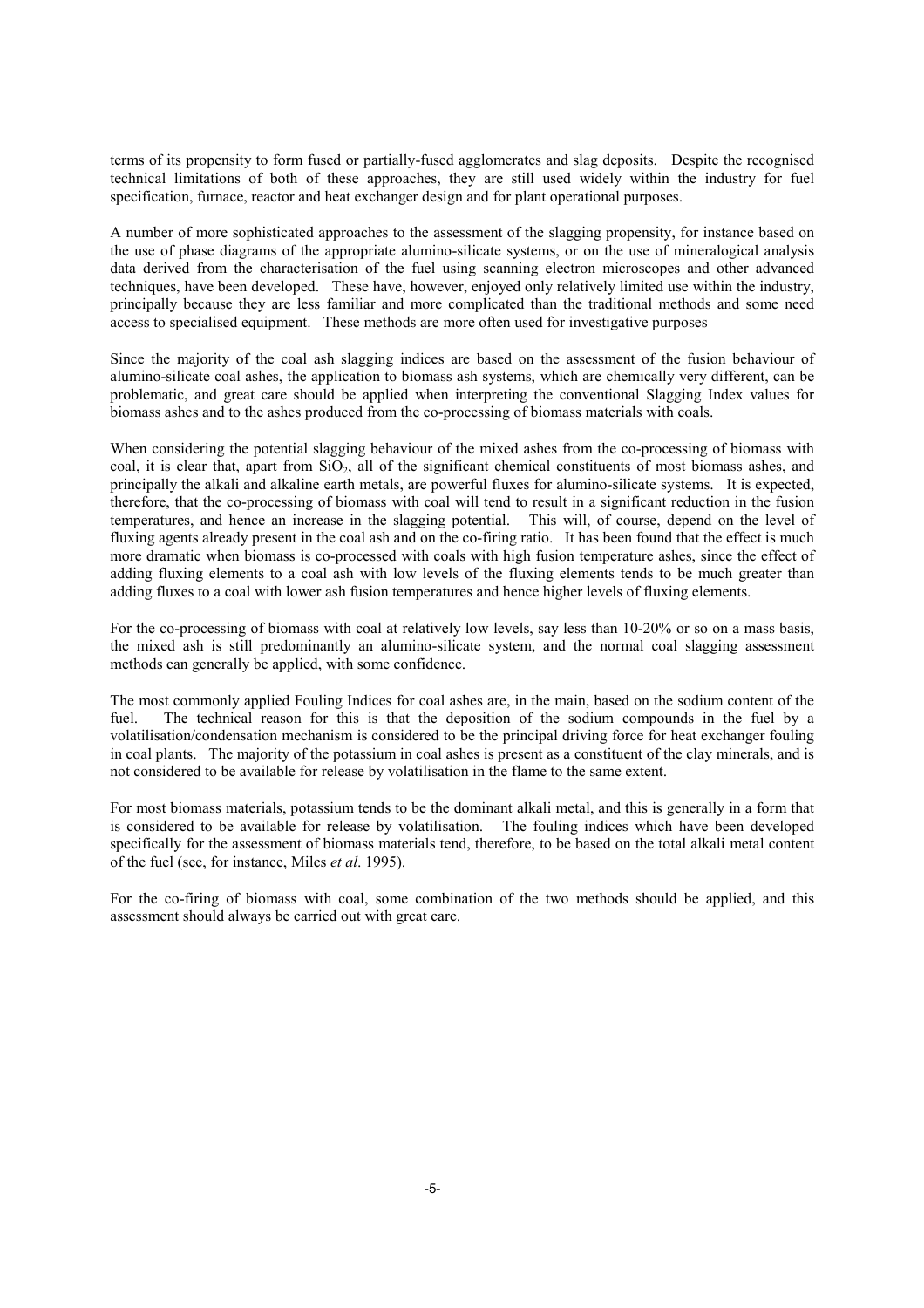## **2.2 The mechanistic approach**

## **2.2.1 Comprehensive prediction models**

A number of reviews of the development of models for the prediction of ash deposition in coal boilers have been published (for instance, Wang and Harb 1997, and the references cited therein). The majority of the models are mechanistic in nature, and attempt to provide descriptions of some or all of the following processes:

- Fuel and mineral matter characteristics,
- Fuel combustion, ash formation processes and the ash particle characteristics,
- Fluid dynamics and particle transport,
- Particle impaction and adhesion.
- Deposit growth rate as a function of the ash characteristics, the conditions at the deposition site and time,
- Deposit properties and strength development,
- Heat transfer through the deposit,
- The effect of deposition on operating conditions (e.g. temperatures and heat fluxes), and
- The deposit structure and its effect on gas flow patterns.

A schematic diagram which describes the general approach that has been taken to the development of mechanistic models of the ash formation and the ash deposit formation processes, based on this general process scheme is presented in Figure 2, below.



**Figure 2 Comprehensive modelling approach** 

## **Fuel particle combustion and ash formation**

An ash formation model which provides predictions of the chemical composition and particle size distribution of the fly ash particles is required. These models require detailed input on the physical and chemical properties of the fuel particles and the associated mineral material. This most commonly derived from the data available from computer-controlled scanning electron microscopic examination (CCSEM) of the pulverised fuel. They normally incorporate a model of the combustion of the coal particles and the fractionation and coalescence behaviour of the ash particles in the flame, which generates a description of the particle size distribution and the chemical compositions of the fly ash particles. The general scheme of these processes is illustrated schematically in Figure 3.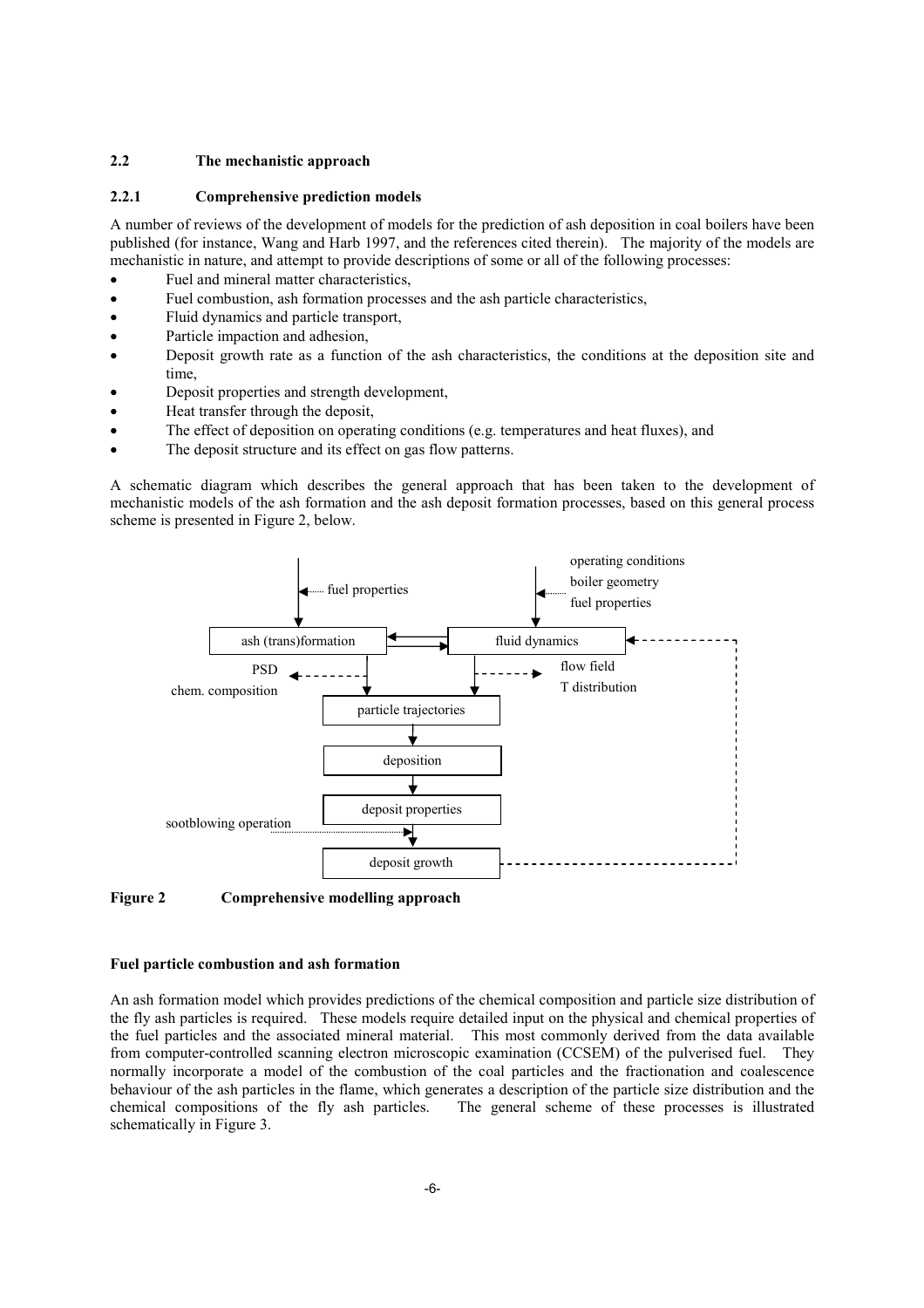

**Figure 3 General algorithm for ash transformations, using CCSEM as input source: [Wang and Harb, 1997]** 

In an article by Yan *et al*. (2002), the ash particle fragmentation was simulated using a Poisson distribution method. The coalescence of the included mineral occurrences was treated similarly to char combustion, i.e. using a shrinking core model. Baxter *et al*. (1991) described the development of an alternative approach using standard ASTM analyses and chemical fractionation data rather that CCSEM data. Using this approach, the key chemical elements are allocated to one of thirteen different mineral groups whose behaviour as a function of the residence time and temperature is relatively well understood.

#### **Computational Fluid Dynamics (CFD)**

In recent years, a number of attempts have been made to utilise CFD methods to model the ash formation and transport processes in pulverised fuel and fluidised bed combustion systems (Huang *et al.*, (1996), Wang and Harb, (1997), Lee and Lockwood, (1999), Mueller *et al.*, (2001), Kær *et al.*, (2006), Ma *et al.*, (2007)). This type of modelling offers the prospect that it can take into account local conditions within the furnace and boiler, and that it may be possible to simulate the consequences of changes in the plant operating conditions. In the majority of these models, a number of key phenomena are considered, [Kær *et al.*, 2006], viz:

- turbulent fluid flow,
- gas and particle combustion,
- heat release and heat transfer, and
- ash particle transport.

When a converged steady-state solution is obtained, the ash particle fluxes to the boiler surfaces and the deposit growth rate is calculated as a "post-processing" calculation.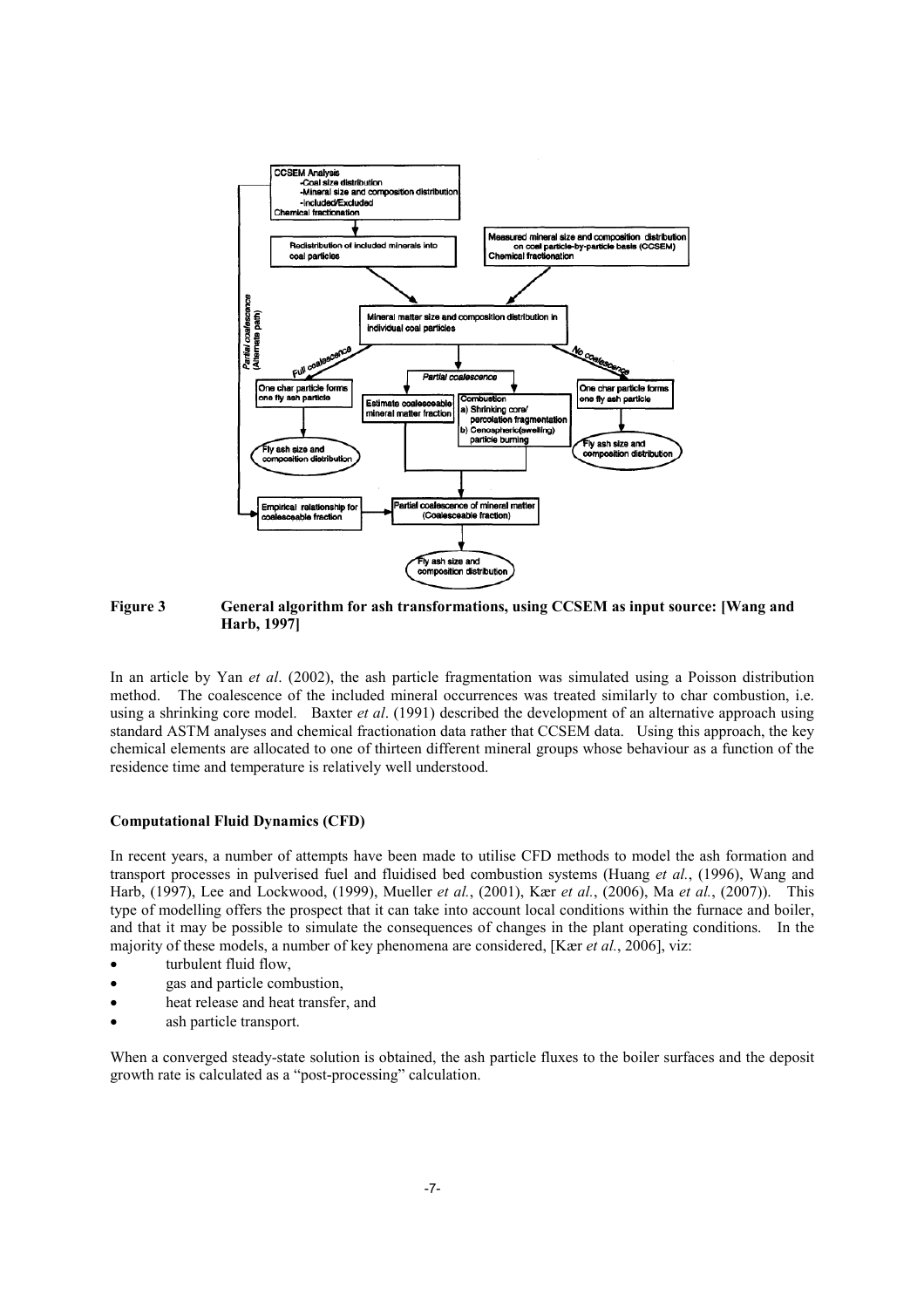## **Deposition modelling**

A number of particle transport or deposition mechanisms can be responsible for the build up of a deposit layer on the surfaces on the furnace walls or on a convective pass tube, depending on the concentration, size and chemistry of the fly ash particles, the nature of the surface and the local physical conditions, viz:

- Inertial impaction,
- Thermophoresis,
- Eddy and Brownian diffusion,
- Condensation, and
- Heterogeneous reactions of deposit constituents, generally with acid gas species in the flue gases.

One of the more common approaches to the modelling of the deposit build-up with time [Kær *et al.*, 2006] is illustrated in Figure 4.



**Figure 4 Flow chart of deposition model concept with advancement in time; source: [Kær** *et al.***, 2006]** 

The inertial impaction of fly ash particles on the growing deposit surface is most often the dominant process for slag formation processes within the furnace, and this is relatively easily described [Baxter, 2007]. The impaction efficiency can be written, for instance as a function of the effective Stokes number. The efficiency of subsequent adhesion of the incoming particles is commonly described using the viscosities of the particles and of the surface of the growing deposit. Several models of the particle adhesion processes have been developed (Walsh *et al.* (1990)).

Thermophoresis is generally important only at very low deposition rates, e.g. for the initial ash deposit when the boiler tubes are clean and new. According to Baxter (2007), there is a lot of potentially useful theory available to describe thermophoresis processes, however the results have not so far been very satisfactory.

Condensation, particularly of alkali metal species, is a key process during the very early stages of slag deposit formation on clean furnace tubes, and in the formation of convective pass fouling deposits, where temperatures are too low for fusion of the bulk ash material. The theory of condensation is available, but is rather complex for practical applications.

The key chemical reactions involved in ash deposit growth are sulphation, alkali absorption and oxidation. They add to the mass of the deposit and may increase deposit strength due to recrystallisation. These are complex to describe in the condensed phase [Baxter, 2007].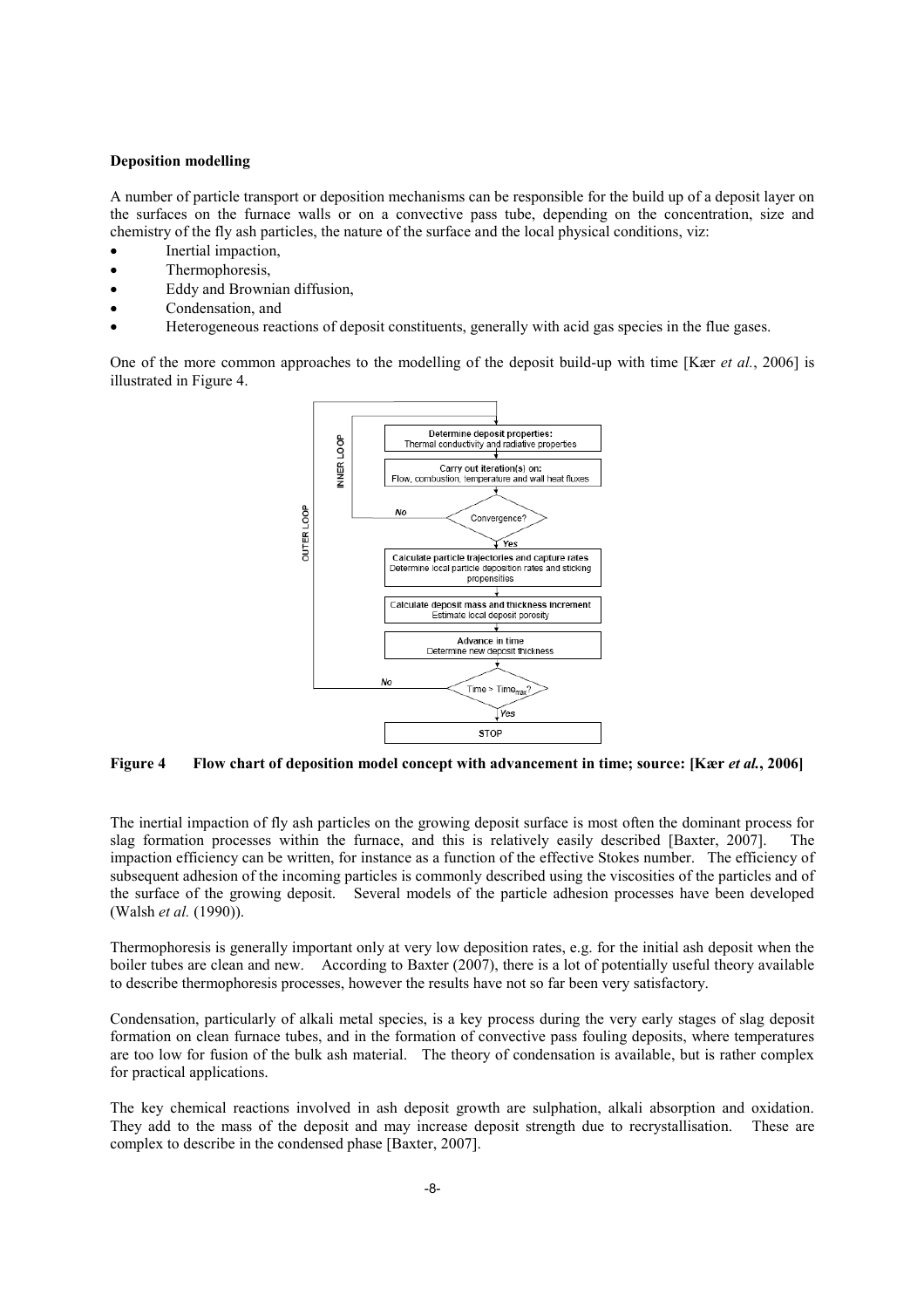It is clear from the above, therefore, that there are significant difficulties associated with the modelling of the deposit growth and strength development processes for processes primary deposition sites, i.e. where the deposit growth involves the addition of coal fly ash particles to the deposit. Deposition processes which involve the shedding or migration of the deposited ash material, and which may result in subsequent deposition of ash deposit material at a secondary site, can be very important in the development of mature ash deposit patterns in boilers. These processes, however, have not been extensively studied are not well understood. They are generally not covered by the current models.

Uncontrolled ash deposition, with no shedding or deposit removal would, in most plants firing solid fuels, very quickly result in significant operational problems. The majority of solid fuel furnaces and boilers are fitted with on-line cleaning systems of various types to permit a level of control over the extent of ash deposition in key areas of the plant. There are also natural ash deposit shedding mechanisms and other processes which are responsible for the reduction in the extent of deposition.

The key processes responsible for the shedding of ash deposits include the following:

- The principal means of the on-line control of ash deposit growth in most solid fuel-fired furnaces and boilers is the use of the installed sootblowers or lances. These devices direct a high velocity jet of steam, water or compressed air at the deposits, and employ a combination of mechanical impact and thermal shock to break up and remove the deposits. Sonic sootblowers can also be deployed, particularly for the dislodging of relatively weak deposits in the cooler parts of the boiler convective section. In extreme circumstances, where very tenacious and troublesome ash deposits have formed, small explosive charges and blasting cord have been employed to break up the deposit material.
- The deposit material removed in this way may be carried forward with the flue gases, but can also accumulate elsewhere in the furnace, or in the convective pass of the boiler, where the tube pitches may be narrower.
- The natural shedding or detachment of deposits also occurs. This can occur when deposits grow too large for the adhesive forces to support them, or due to the effect of thermal expansion differences between the ash deposit and the boiler tube, during shutdowns and boiler load changes. Rapid boiler/combustor load changes, or periods of firing low ash fuels such as oil or gas, can be deliberately used to encourage these processes, for deposition control.
- The detachment of large accumulations of slag in this way can, however, result in damage to components or in troublesome accumulations of ash lower in the furnace.
- Heavily fused deposits of low viscosity can drip on to surfaces lower down in the furnace or boiler.
- In extreme circumstances it may be necessary to reduce load or to come off load for manual cleaning of the boiler in order to get the extent of ash deposition under control.
- In the boiler convective section, fly ash particle impact erosion wear can result in the reduction of the thickness of fouling deposits, particularly on the sides of tubes.

Clearly, both secondary ash deposition and deposit shedding processes are of importance in the development of mature slagging and fouling deposits within boilers. This has been recognised only recently and it is clearly very difficult to model these processes in a practically meaningful way.

The first serious attempt to describe these processes in a systematic fashion is presented in a recent review by Zbogar et al. (2009). A number of deposit shedding mechanisms, both natural and artificial, were identified. The general conclusion was that the fundamental knowledge of the key shedding mechanisms and of the relevant properties of the ash deposits is limited, and apart from the specific issues associated with the operation of kraft recovery boilers, no serious attempt to model these processes has been made. This represents a major barrier to the development of practically useful predictive models for ash deposition in solid fuel-fired boilers.

# **2.2.2 Thermodynamic equilibrium modelling**

In addition to the conventional ash chemical analysis and ash fusion tests, a number of other techniques are used to characterise the behaviour of fuels ashes. The use of chemical fractionation techniques, for instance, which were developed originally for the characterisation of the inorganic components of coals, has also been applied to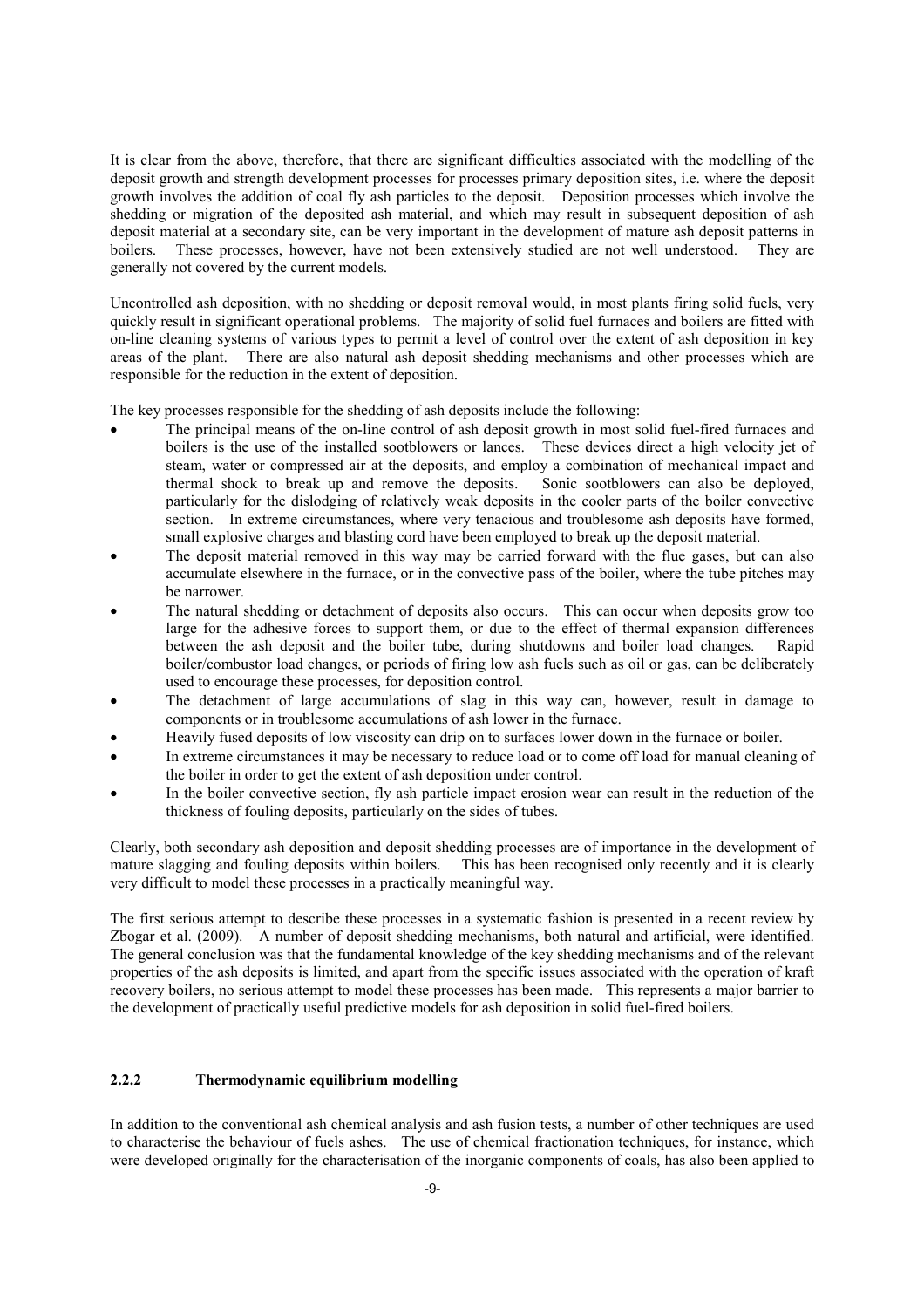the characterisation of biomass materials. The procedure normally involves the treatment of a small sample of the fuel by a standardised leaching process, with a series of progressively more severe chemical reagents. The leaching reagents employed for this purpose are commonly:

Water  $\rightarrow$  ammonium acetate solution  $\rightarrow$  hydrochloric acid solution

Four fractions are obtained, as described in Figure 5, viz:

- The water-leachable components which, in most cases, are principally the alkali metal salts, sulphur and chlorine compounds,
- The acetate-leachable components, which are generally associated with the organic fraction of the fuel, i.e. are present as in the fuel in the form of cations and chelates,
- The acid-leachable components, i.e. generally the carbonates and sulphates, and
- The solid residue, principally silica, silicates and other mineral species insoluble in mineral acids.

It is generally considered that the water and acetate-leachable elements are those that are likely to be more readily released into the vapour phase, and which may tend to form the very finest aerosol fraction of the ash generated from the biomass at elevated temperatures. The acid soluble and solid residue fractions are not considered to be available for release into the vapour phase during most thermal processes, and tend to report to the coarser fractions of the ashes.

In general, the general results of chemical fractionation tests on solid fuels can be summarised as follows:

- For bituminous coals, very little of the inorganic material in the fuel, and generally only the sodium chloride, is found in the water and acetate soluble fractions.
- For lignites and peat, a higher level of water and acetate soluble material, with some of the calcium in the acetate soluble category, is commonly found.
- The biomass materials, in general, have significantly higher levels of water and acetate soluble material, with the majority of the potassium and chloride, and some of the calcium and magnesium, being in this category.

Clearly, the chemical fractionation techniques can provide some useful, general information about the nature and potential behaviour of mineral material and ashes in combustion and other thermal processing plants. It is also clear, however, that the procedure has a number of important limitations and the results should be interpreted very carefully. These techniques are also relatively time-consuming and expensive to perform, and are employed principally for research and investigative purposes.



**Figure 5 Definition of reactive and non reactive fractions from Chemical Fractionation analysis, Nutalapati** *et al.,* **2007]**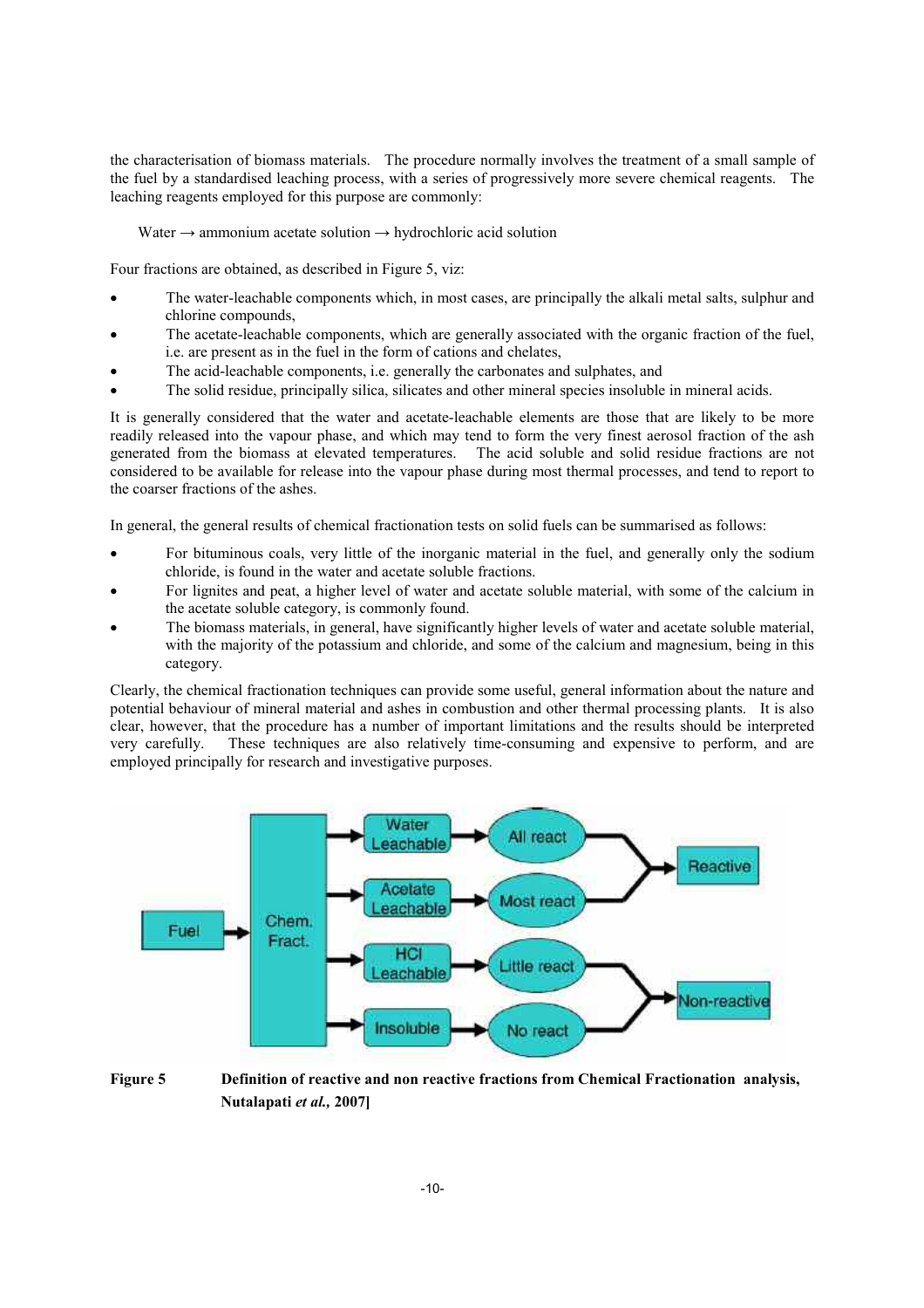In thermodynamic equilibrium modelling of ash behaviour, the reactive fraction from the chemical fractionation test is used as input for the thermodynamic equilibrium calculations of the deposit formation processes, whereas the non-reactive fraction is considered as being relatively inert.

This approach was adapted by Nutalapati *et al*. (2007) to allow for interactions between the gas phase alkali metals and silica particles at elevated temperatures. They investigated the effect of regarding the HCl leachable fraction and the non-leachable fraction as partly reactive, and considered that the outer layer of the quartz particles after reaction with the alkali metals, to produce a surface layer of alkali metal silicates of lower melting temperatures, could be regarded as being reactive

This concept is illustrated in Figure 6. Assuming spherical particles with a diameter of  $10 \mu m$ , an active surface layer of 1-5  $\mu$ m in thickness would result in 5-25% of the acid/non leachable fraction by weight being in the reactive category.



# **Figure 6 Spherical ash (silica) particle with outer (molten) reactive layer; source: [Nutalapati** *et al***., 2007]**

There is experimental evidence, for instance, that significant reaction between the alkali metals in the vapour phase and the silica particles, during the combustion of wheat straw, occurs at temperatures in excess of 1300°C, according to measurements made by .Lindner and Wall (1990).

For ash deposition processes in biomass firing and co-firing situations, the models have to describe the non-ideal behaviour of alumino-silicate slags, alkali metal silicates and molten alkali salts. The key modelling approach makes use of the FactSage code. For liquid phases with strong interactions among the atoms, which is the case in silicate slags, strong short-range ordering occurs, so there is no random distribution of the atoms. The modified quasi-chemical model is applied to take this in account. Molten salts are described in FactSage using sub-lattice models. For details of the results of this type of modelling work, reference should be made to the work published by Pelton and Blander, (1986); Pelton, (1988); Pelton *et al*,. (2000); Pelton and Chartrand, (2001); Chartrand and Pelton, (2001); Pelton *et al*., (2001).

It is clear from the published work to date that the thermodynamic equilibrium modelling of the complex ash generation and deposition processes taking place in the combustion systems and boilers is very difficult. It is also clear that some processes will be kinetically controlled. The incorporation of reaction kinetics into the models will require exhaustive knowledge of the reactions, and this is not available for all of the relevant processes. The use of equilibrium calculations is considered to provide an "educated guess" and this is current common practice.

It should be noted in this context that the heating rates in the flame zones of pulverised fuel boilers are of the order of  $10^3$ - $10^5$  Ks<sup>-1</sup>, and that the particles and flue gases have residence times of a second or two in the flame, a few seconds within the furnace, and tens of seconds in the boiler. It is recognised that the equilibrium state is not completely reached in boiler processes, especially for  $CO_2/CO$ ,  $SO_2/SO_3$ , and for a number of the trace elements like Hg. Equilibrium calculations can provide, at best, an alternative means of studying the key ash formation and deposition processes, and this can be of some benefit in certain circumstances.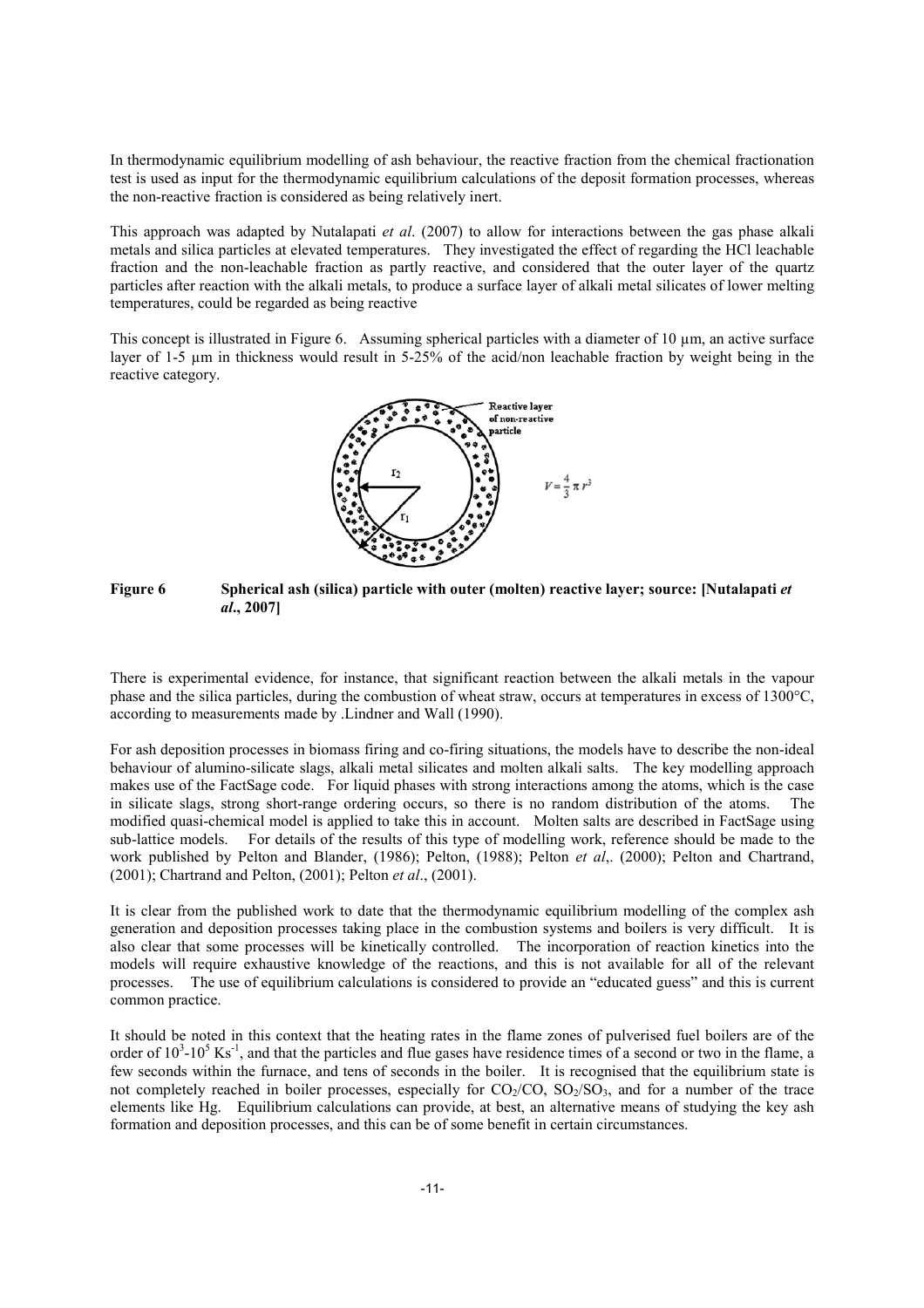# **3. The on-line measurement and prediction of ash deposition**

The control of ash deposition in solid fuel-fired combustors and boilers is a fairly complex issue, involving fuel diet, boiler design and operational factors. The key factors are:

- The careful design of the furnace and boiler convective section, which recognises properly the characteristics and behaviour of the fuel ashes, is of prime importance, and the equipment supplier obviously has the key role in this regard. The incorporation of specific furnace and boiler design features, where appropriate, to minimise ash deposition, to aid the removal of ash, and to avoid ash accumulation within the system, is obviously of key importance.
- The correct design, operation and maintenance of the combustion equipment and of the on-line cleaning systems are important issues. It is usually preferable to minimise the risks of excessive deposition by maintaining the furnace and boiler surfaces at a relatively low level of deposition, rather than deploying the on-line cleaning systems only when there is evidence of significant ash deposition. The intensive cleaning of the furnace and boiler surfaces during boiler outages can be very effective in increasing the operating times between forced outages for manual cleaning, particularly in situations where the control of the ash deposition is a significant operational issue.

There are specialised on-line deposition monitoring and sootblowing control systems, that are commercially available, and that can assist with the optimisation of the sootblower operations and the control of ash deposition. These systems are designed principally for the control of deposition in the larger industrial and utility fossil fuel-fired boilers. Systems are available for the control of ash deposition in both the furnace and the convective sections, and for optimisation of the boiler performance. These systems are generally based on the on-line measurement of the temperatures or heat fluxes at the furnace walls, or on measurement of the heat transfer performance of individual convective banks.

There have been relatively few detailed reports of the systematic testing of the performance of these on-line sootblower optimisation systems. Recently, some comments on the shortcomings of the commercially available systems for the on-line monitoring of ash deposition and the use of the intelligent sootblowing systems, were published by Teruel *et al.* (2005). The comments included:

- The vendors of the on-line systems, in some cases, claim exaggerated benefits for their products, often on the basis of the results of plant trials, however very little impartial and authoritative technical information on the effectiveness of these systems has been published in the open literature,
- Most of the on-line systems provide only very simple estimates of the fouling factors, and apply only a very crude approach to the optimisation of the sootblower operation,
- The interpretation of the outputs of the on-line monitoring with reasonable repeatability is somewhat difficult, bearing in mind the uncertainty in the measurement of plant data, and the variability of the feedstock;
- The optimization of on-line cleaning systems requires effective monitoring of deposit growth and the prediction of the future evolution of the deposits. This is particularly important for slag formation on furnaces surfaces, since the deposit growth rate is distinctly non-linear. This exceeds the abilities of the current systems.

The authors were clearly sceptical about the effectiveness of the commercial systems currently available for the on-line measurement and prediction of ash deposition. They argued that the preferred option would involve the analysis of the appropriate on-line plant data using neural network methods. Their view was that the conventional statistical tools, such as simple curve fitting, would not be able to cope with the highly dynamic character of ash deposition and the uncertainties associated with the effectiveness of sootblower use.

In this context, there has been growing interest in modern modelling methods. Neural networks, for instance, can provide a more generalised approach to regression analysis that can be particularly useful in situations where the complexity of the problem presents difficulties in terms of the number of relevant factors, and where the use of simplifying assumptions may not be appropriate. The general approach can be described using an example presented by Bhadeshia (1999), as follows.

The solution to a linear regression can be described by the following equation:

$$
y = \sum_i w_i x_i + c
$$
  
-12-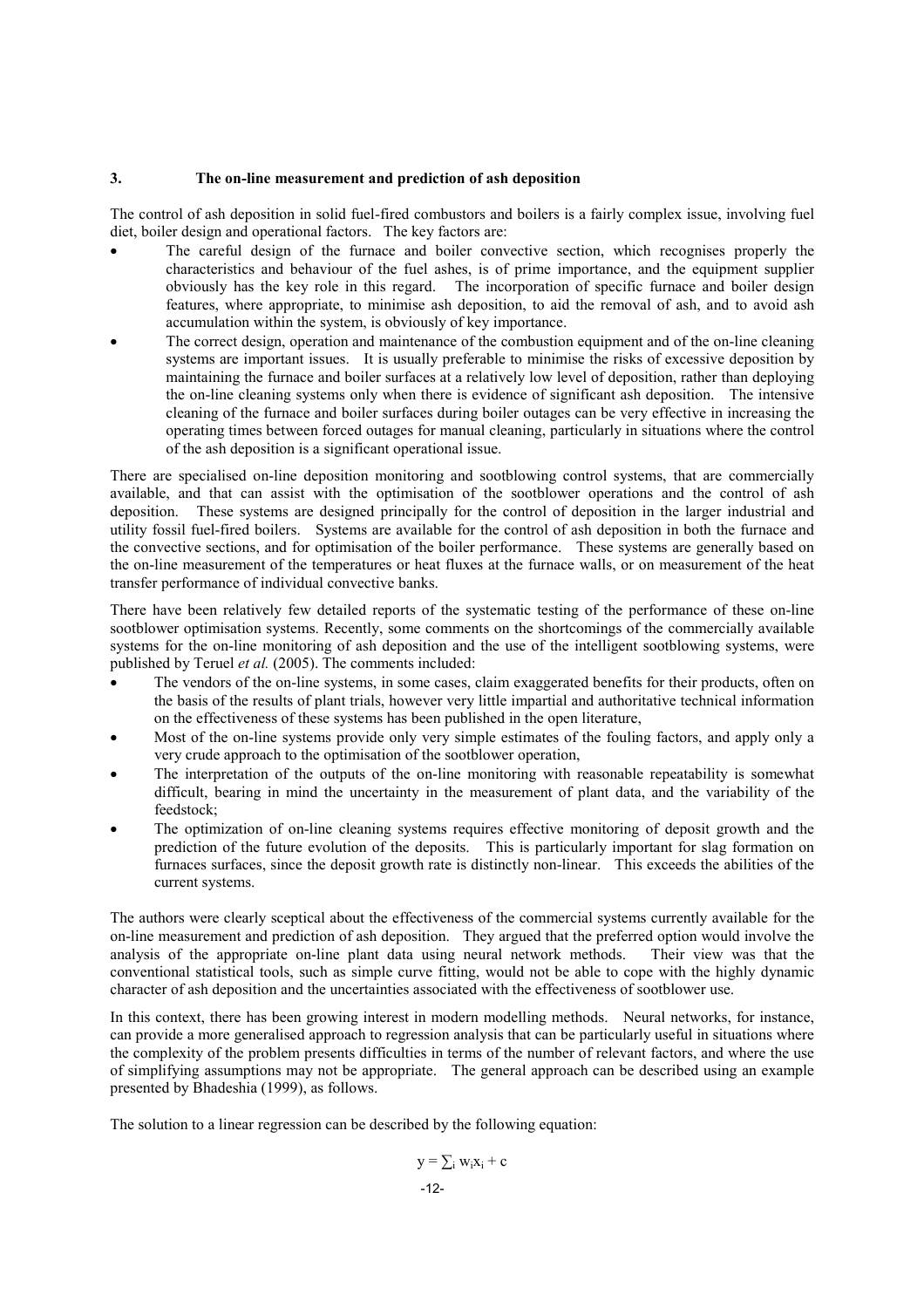where  $x_i$  represents the major input variables (concentrations, temperatures, etc.) and  $w_i$  is the associated weighting coefficients. Normally, the solution is obtained by systematically adjusting the values of w<sub>i</sub> and c until the best fit to the data is found.

The correlation can be made both more general and non-linear by defining a hidden node as follows:

h = f(
$$
\sum_{j}
$$
 w<sub>j</sub><sup>(1)</sup>x<sub>j</sub> +c), and  
y = w<sup>(2)</sup>h +c<sup>(2)</sup>

where f is a non-linear function, and  $w^{(2)}$  and  $c^{(2)}$  are a new weight and constant, respectively.

The output y is, therefore, a non-linear function of xj. The function employed within the hidden node is most commonly the hyperbolic tangent, because of its inherent flexibility in this context. Further degrees of nonlinearity can be introduced by the combination of more than one hidden node into a more complex network. The resulting quantitative models can be interrogated, and the model parameters can be examined allowing the significance of particular variables to be investigated.

In the current context, input values, i.e. data such as the plant operating conditions, the fuel analysis, etc., are related to output data through a combination of linear and non-linear functions. A data set, commonly called the training set, is used to minimize the error between the calculated and known outputs, prior to the application of the model to the real systems.



**Figure 7 Overview of a neural network; source: [Schulze and Salverda, 1999]** 

As the processes involved in the build up of ash deposits are very complex and highly dynamic, it is probably unreasonable to expect that a network based on simple boiler load, fuel quality parameters, can adequately describe the evolution of deposit build-up. Teruel et al. considered, therefore, that it is more appropriate to use the neural network approach to describe simpler sub-systems.

The sub-systems used in this case were:

- The sootblower effectiveness.
- The increase in heat exchanger surface cleanliness after a deposit shedding occurrence, and
- The increase in the heat flux after a deposit shedding occurrence.

These sub-models are relatively simple and are similar in nature, and this helps to simplify the modelling work. The results of this approach, as reported by Teruel et al. were encouraging, as illustrated in Figure 8.

It was demonstrated that, by the detailed analysis of the data collected from an array of thirty heat flux meters arranged across the side and rear walls of the furnace, it was possible to provide a reasonable simulation of the effectiveness of the furnace wall sootblowers and the furnace heat absorption under realistic ash deposition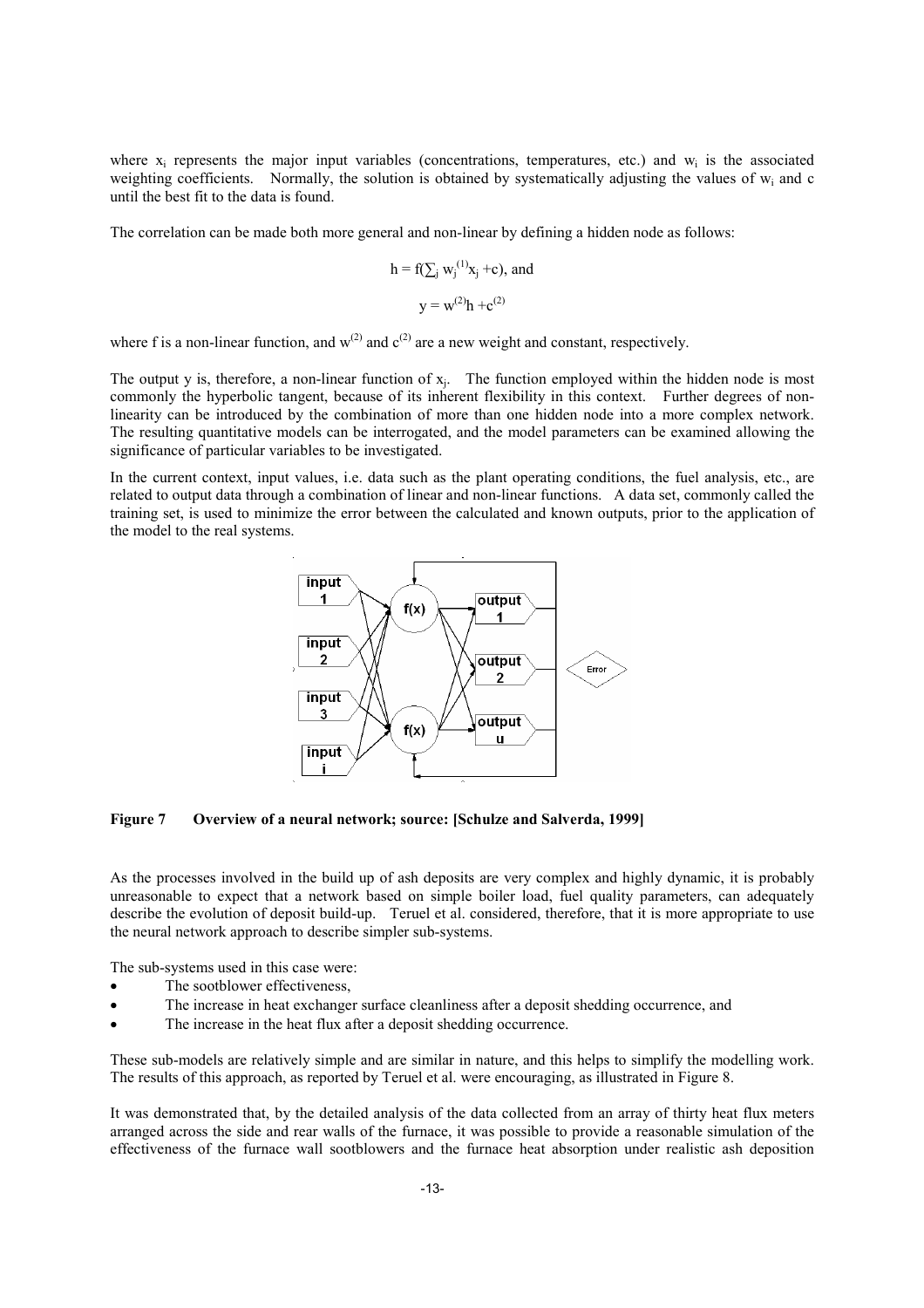conditions. They considered that this approach may be suitable for the optimisation of the operation of the online cleaning systems.



**Figure 8 Predicted (bold line) versus measured (dotted line) cleanliness, (afterTeruel et al., 2005)** 

## **4 The application of ash deposition models and assessment methods to biomass co-combustion**

As stated above, the majority of the models and tools have been developed for, and have principally been applied to, the description of ash deposition from pulverised coal combustion. More recently, there has been increasing interest in the co-firing of a wide range of biomass materials with coals, at co-firing ratios generally up to around 20% by heat input. In a limited number of cases, co-firing at higher ratios, or the full conversion of coal-fired boilers to 100% biomass, have been successfully achieved.

For coal and biomass firing, and co-firing, there has clearly been significant progress on the development, and the testing and validation, of the methods for the description of the chemical, physical and microstructural characteristics of the parent pulverised fuel particles, and of the evolution of the fly ash particles in the flame, particularly in terms of their size distribution and chemical composition. These developments have been supported substantially by the development and the application of computer-controlled Scanning Electron Microscopes with selected area chemical analysis facilities, and the associated data analysis software, over the past 20 years or so.

There have also been significant developments of the methods available for the computer simulation of the mass transfer processes which may influence the ash particle flux at the primary deposition sites, and, to a lesser extent, of the processes responsible for the adhesion of the on-coming ash particle to the surface of the growing deposit. Despite these developments, the capabilities of the existing models to predict the deposition rates at primary sites are limited, and the current technical approaches to the modelling of the deposit shedding and secondary deposition processes, are poorly developed. These are key processes in the development of mature deposits on boiler surfaces. These concerns apply both to the slag deposition in the furnace and the fouling deposits in the convective section of the boiler. Although the basic mechanisms responsible for slagging and fouling are significantly different, both types of deposit are subject to natural shedding processes and sootblowers are applied to control deposit growth in both cases. In both cases, there is a tendency for ash material, detached from the original deposit site, to accumulate at secondary sites.

The development of the predictive models has also been hindered significantly by the practical difficulties in obtaining reliable plant data for model development and validation from operating coal and biomass boilers. These systems are notoriously difficult to study because of the very hostile environment in which the key processes take place.

Overall, the result has been that the attempts to date to develop quantitative predictive models of ash deposition processes in the furnace and convective sections of industrial scale boilers, which can be of value to plant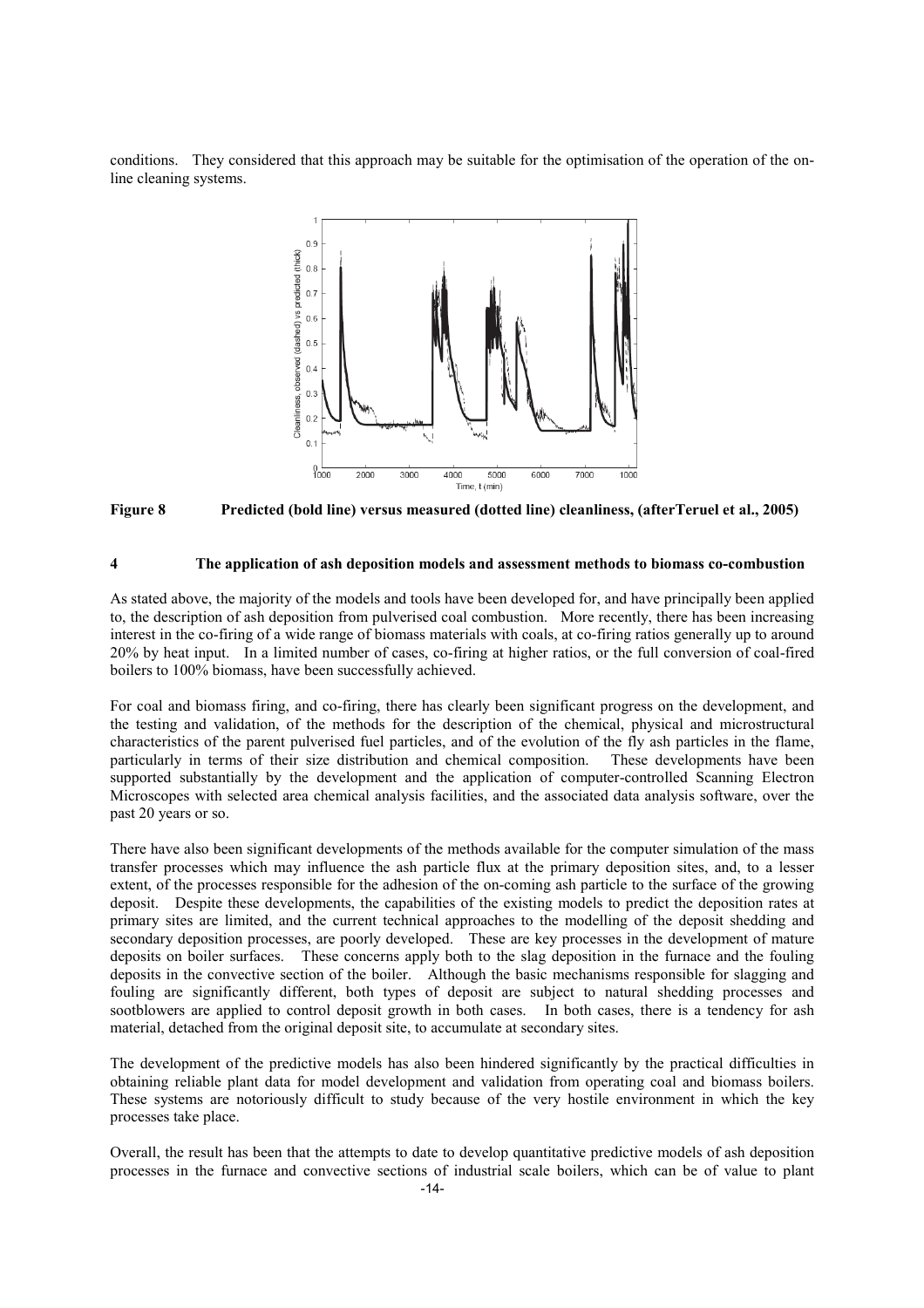designers and operators, have not met with great success. The models are of significant academic interest, however their use by the industry has been principally for development and investigative purposes.

In the main, therefore, the industry has not made much in the way of practical use of the existing ash deposition models for fuel characterisation, boiler design or operational purposes, and continues to rely predominantly on the more traditional ash ranking methods for the routine characterization of the deposition propensities of coal and biomass ashes, and the mixed ashes generated by biomass co-firing.

As stated above, the measured ash fusion characteristics of a coal, carried out by the standard method, are widely used and are often quoted in coal analyses and specifications. This method has also been employed routinely within the industry to assess the slagging behaviour of biomass materials and biomass-coal mixtures, principally because it is familiar and simple to perform. There have been, however, some technical issues with the application of the procedure to some biomass ashes, and there have been difficulties with the reliability and repeatability of results in some cases.

The tendency towards slag formation is controlled largely by the fusion behaviour of the ash, and this can be assessed using the normal coal ash slagging indices, which are based on the ash chemical composition, or can be measured in the laboratory. For the mixed ashes produced when co-firing, the same technical principles apply. It is generally considered to be legitimate to apply these methods for mixed ashes in the same way as is done for coal ashes, although this should always be done with care.

For convective pass fouling, the main driving mechanism is the release of alkali metal species in the flame by volatilisation, and the subsequent condensation of the inorganic vapours on cooled boiler surfaces. Again, it is legitimate, with care, to apply the fouling indices available for coals, albeit in a modified form, to take into account the differences in chemistry between coal and biomass materials, or to apply the specific fouling indices for biomass materials, which are based on the total alkali metal content of the fuel per unit mass or per unit of heat content.

It is generally considered to be legitimate, therefore, to apply current boiler design methods, with appropriate modification where necessary, to provide an assessment of the slagging and fouling behaviour of the mixed ashes from co-firing, although it has to be recognised that the risks of obtaining misleading results will increase with increasing co-firing ratio.

#### **5 Summary and conclusions**

To date, much of the biomass co-firing in coal-fired utility boilers has been at relatively low co-firing ratios, less than 20% on a mass basis, and generally less than that on an ash basis. The impact on the combustion process, boiler performance, and boiler integrity, has been modest. The current empirical methods for the assessment of the fuel characteristics have proven to be adequate in most instances. With increased co-firing levels, it is anticipated that the fuel-related impacts on plant performance increase. The principal technical concerns are with the behaviour of the mixed ashes and the potential impacts on ash deposition on surfaces in the furnace, the boiler and the associated equipment.

The ash deposition process that occurs when biomass is co-fired with coal, is a complex phenomena, which occurs over a wide range of flue gas and surface temperatures. The process is dependent on the characteristics of the ash, and on the design and operation of the combustor or boiler plant. The prediction of the growth rate and the nature of the ash deposits for plant design or operational purposes is therefore a complex task.

Traditionally, for routine fuel specification, equipment design and operational purposes, relatively simple empirical methods have been applied. Alternatively, more complex technical approaches to the modelling of these processes have been attempted over several decades. It is fair to say that the deposition models have not been widely adopted for these applications. The use, within the industry, of the predictive models and the associated descriptions of the ash generation and deposition processes, has largely been for development and investigative purposes. The principal reason for this is that the quantitative, predictive capabilities of even the best of the analytical models are limited. It has proven very difficult to provide practically useful simulations of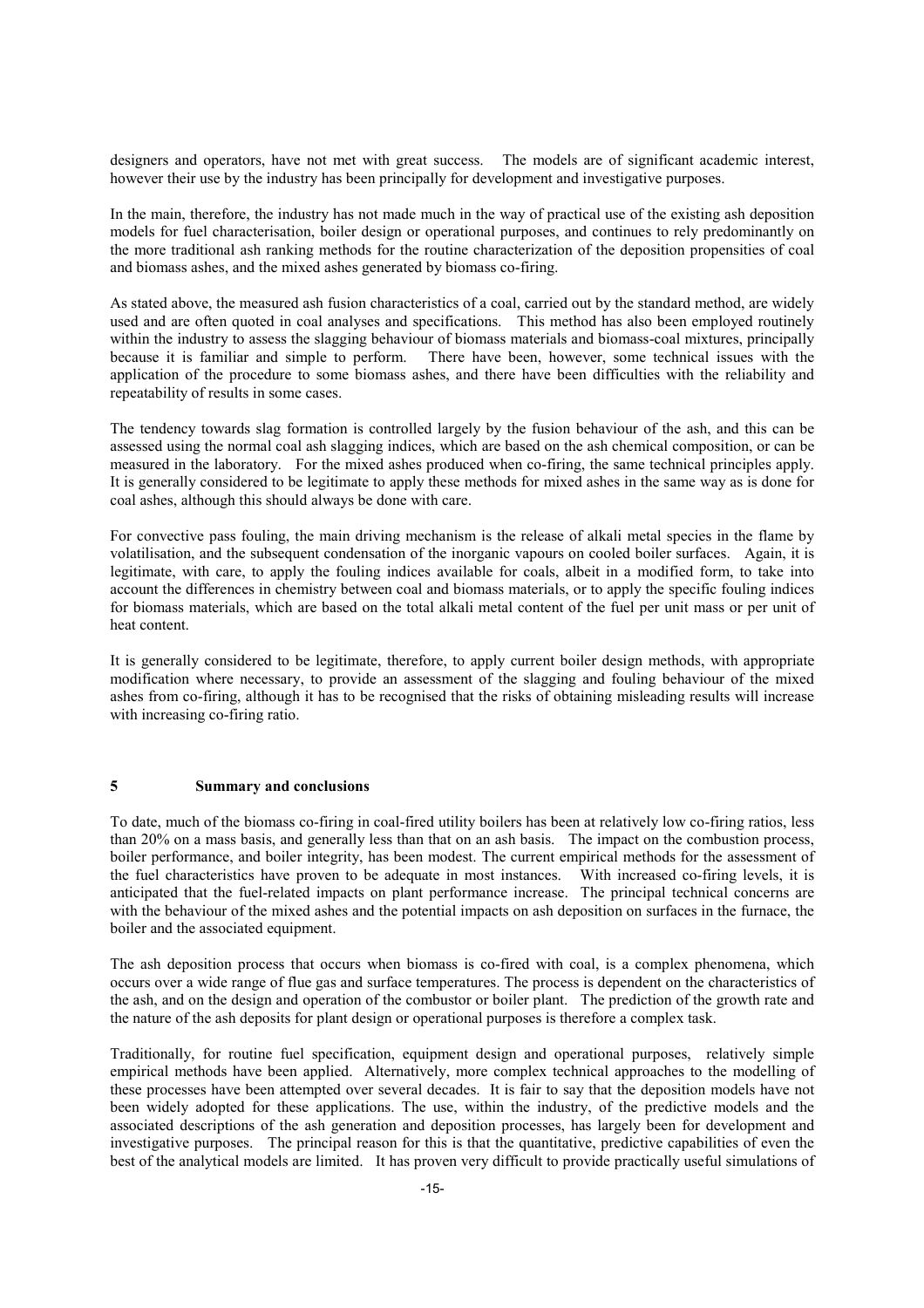the development of mature ash deposits within the furnace and in the convective sections of a boiler, without proper consideration of natural ash shedding and sootblowing, and of the secondary deposition processes. This has been recognised recently by some of the research groups involved in the development of the mechanistic ash deposition models, but, as also described by Zbogar *et al*. in a recent review paper, serious work on the description of the key features of these processes has only just begun.

On a more practical level, there has been significant improvement over the past few years in the techniques available for the monitoring of ash deposition in operating plant and for the optimisation of the use of the on-line cleaning systems. Some of the recent work on the use of on-line plant monitoring with advanced data analysis techniques to predict the effectiveness of the on-line cleaning systems may be of some interest to plant operators, initially to provide additional information to the operating staff, and in time it may be possible to introduce systems for the automatic optimisation of the on-line cleaning equipment.

It is concluded that various relatively simple empirical deposition models have been developed for coal firing applications. More complex models for coal and biomass co-firing applications have been developed or are under development. The deposition models have not been widely adopted for these applications today. In addition, improvement has been made in the techniques available for the monitoring of ash deposition and online cleaning systems for the radiative and convective section of a pulverized fuel fired boiler.

# **REFERENCES**

[Anderson *et al.*, 1987] Anderson, D.W., Viskanta, R., Incropera, F.P. Effective thermal conductivity of coal ash deposits at moderate to high temperatures; Journal of Engineering for Gas Turbines and Power, Vol. 109, pp. 215-221, 1987

[Baxter *et al*., 1991] Baxter, L. L., Yang, N. Y. C. and Hardesty, D. R., *Task3: The fate of mineral matter during pulverized coal combustion*, min Coal Combustion Science Quarterly Report, January-March, Sandia Report No. SAND91-8217.UC113, 1991

[Baxter *et al*., 1996] Baxter, L.L., Miles. T.R. sr., Miles. T.R. jr., Jenkins, B.M., Milne, T., Dayton, D., Bryers, R., Oden, L.L. *Alkali deposits found in biomass boilers. The behavior of inorganic material in biomass-fired power boilers: field and laboratory experiences*. Report NREL/TP-433-8142, SAND96-8225, 1996

[Baxter, 2007] Baxter, L. *Advanced chemical analysis as indicators for coal slagging and fouling*. Presented at the 21<sup>st</sup> annual ACERC conference, February 28<sup>th</sup>, 2007

[Beér *et al*., 1992] Beer, J. M., Sarofim, A. F. and Barta, L. E. *From coal mineral matter properties to fly ash deposition tendencies: a modeling route*. In: *Inorganic Transformation and Ash Deposition During Combustion*, ed. S. A. Benson, Engineering Foundation Press, ASME, New York, NY, pp. 7 l-94, 1992

[Benson and Holm, 1985] Benson, S.A., Holm, *Comparison of inorganic constituents in three low-rank coals*. Industrial and Engineering Chemistry Product Research and Development. 24, pp. 145-149, 1985

[Bryant *et al*., 2000] Bryant, G. W., Browning, G. J., Emanuel, H., Gupta, S. K., Gupta, R. P., Lucas, J. A. and Wall. T. F. *The Fusibility of Blended Coal Ash*. Energy & Fuels, Vol. 14, Nr. 2, pp 316–325, 2000.

[Ceballos Castilo] MSc thesis, TUDelft, report EV

[Chartrand and Pelton, 2001] Chartrand, P., Pelton, A.D. *The Modified Quasi-Chemical Model: Part III. Two Sublattices*. Metallurgical and Materials Transactions A, Physical Metallurgy and Materials Science, Vol. 32, No. 6, pp. 1397-1407, 2001

[Epple *et al*., 2003] Epple, B., Fiveland, W., Krohmer, B. and Richards, G. *Modelling and simulation of pulverized fuel combustion and furnaces: comparison between Eulerian and Lagrangian approach validated by measurements*. In Clean Air 2003: 7th International Conference on Energy for a Clean Environment, Lisbon, Portugal, 7-10 July, 2003.

[FLUENT, 2009] http://www.fluent.com/ visited January 2009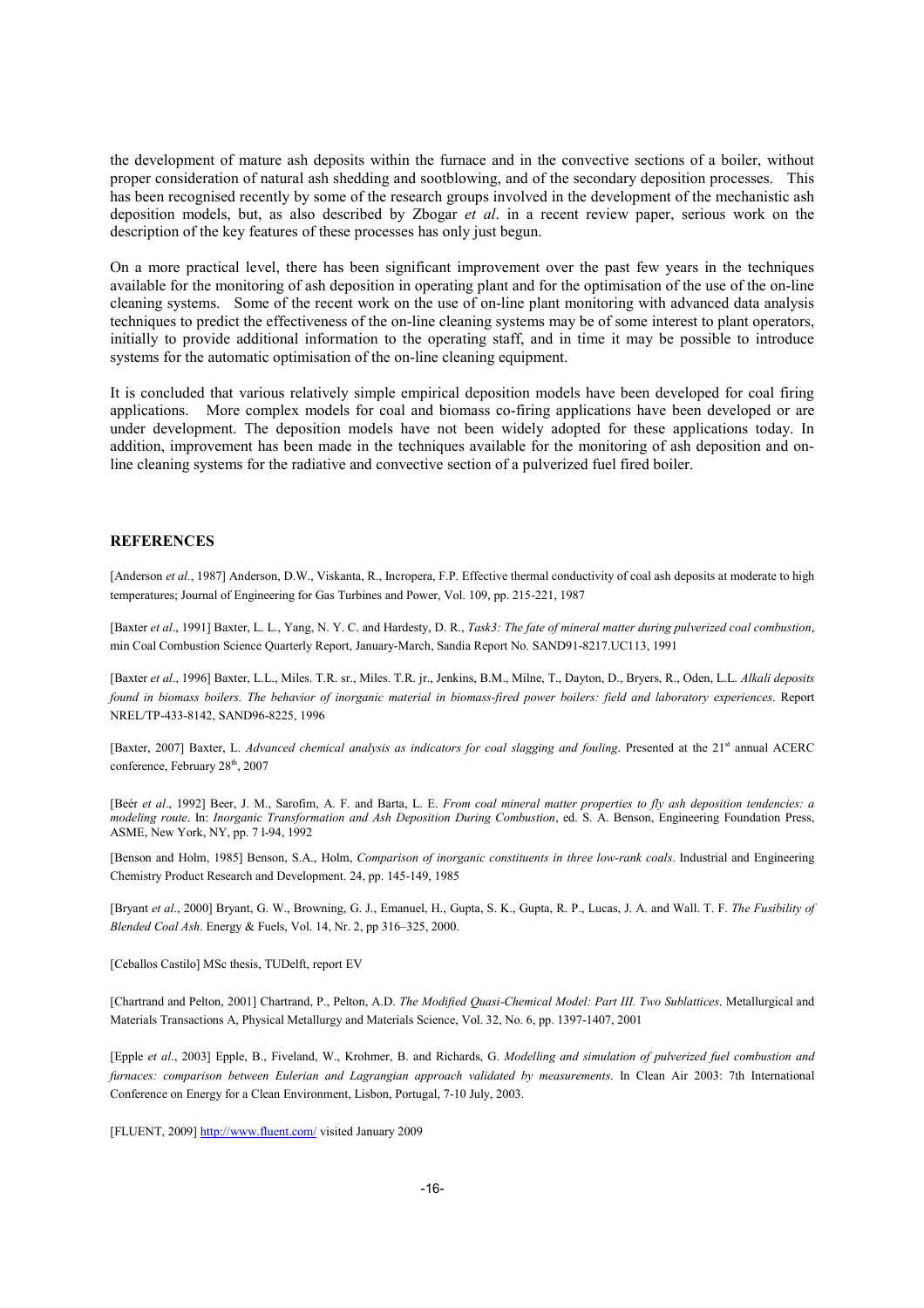[Heikkinen, 2005] Heikkinen, J. *Characterisation of supplementary fuels for co-combustion with pulverised coal*. PhD thesis, TUDelft, ISBN 952919224X, 2005

[Huang *et al.*, 1996] Huang, L.Y., Norman, J.S., Pourkashanian, M., Williams, A. *Prediction of ash deposition on superheater tubes from pulverized coal combustion*. Fuel, Vol. 75, Nr. 3, pp. 271 – 279, 1996

[Kær *et al*., 2006] Kær, S.K., Rosendahl, L.A., Baxter, L.L., *Towards a CFD based mechanistic deposit formation model for straw-fired boilers.* Fuel, 85, Nr. 5 – 6, pp. 833 – 848, 2006

[Lee and Lockwood, 1999] Lee, F.C.C., Lockwood, F.C., *Modelling ash deposition in pulverized coal-fired applications*. Progress in Energy and Combustion Science, Vol. 25, Nr. 2, pp. 117-132, 1999

[Lindner and Wall, 1990] Lindner, E.R., Wall, T.F. Sodium ash reactions during combustion of coal. Symopsium on combustion, 1990

[Livingston, 2006] Livingston, W.R., *Biomass ash characteristics and behaviour in combustion systems*, MitsuiBabcock, 2006

[Loehden *et al*., 1989] Loehden, D., Walsh, P. M., Sayre, A. N., Beér, J. M., Sarofim, A. F., J*. Generation and Deposition of Fly Ash in the Combustion of Pulverised Coal*. Journal of the Institute of Energy, 62(451), pp.119-127, 1989

[Ma *et al.*, 2007] Ma, Z., Iman, F., Li, P., Sears, R., Kong, L., Rokanuzzaman, A.S., McCollor, D.P., Benson, S.A. *A comprehensive slagging and fouling prediction tool for coal-fired boilers and its validation/application*. Fuel Processing Technology, Vol. 88, Nr. 11 – 12, pp. 1035 – 1043, 2007

[Magnussen, 1981] Magnussen, B.F*. On the structure of turbulence and a generalized eddy dissipation concept for chemical reaction in turbulent flow*. Proc. 19th American Institute of Aeronautics and Astronautics Aerospace Science Meeting, St. Louis, Missouri, USA, 12-15 January, 1981.

[Mueller *et al.*, 2001] Mueller, C. Skrifvars, B.-J., Backman, R., Nickull, S., Hupa, M. *Simulation of ash particle behaviour on surfaces of biomass fired fluidized bed boilers – combination of computational fluid dynamics and advanced ash analysis*. Presented at the 16<sup>th</sup> Internatinal Conference on Fluidized Bed Combustion (Ed. Geiling, D.W.), Reno, Nevada, May 13 – 15, 2001

[Nutalapati *et al*. 2007] Nutalapati, D., Gupta, R., Moghtaderi , B., Wall T.F. Assessing slagging and fouling during biomass combustion: A thermodynamic approach allowing for alkali/ash reactions. Fuel Processing Technology, Vol. 88, Nr. 11 – 12, pp. 1044 – 1052, 2007

[Pelton and Blander, 1986] Pelton, A.D, Blander, M. *Thermodynamic analysis of ordered liquid solutions by a modified quasichemical approach – application to silicate slags*. Metallurgical and Materials Transactions B, Vol. 17B, p. 805, December 1986

[Pelton, 1988] Pelton, A.D. *A database and sublattice model for molten salts*. Calphad, Vol. 12, No. 2, pp. 127-142, 1988

[Pelton *et al*., 2000] Pelton, A.D., Degterov, S.A, Eriksson, G, Robelin, C., Dessureault, Y. *The Modified Quasichemical Model I—Binary Solutions*. Metallurgical and Materials Transactions B, volume 31B, p. 651, August 2000

[Pelton and Chartrand, 2001] Pelton, A.D.; Chartrand, P. *The Modified Quasi-Chemical Model: Part II. Multicomponent Solutions*. Metallurgical and Materials Transactions A, Physical Metallurgy and Materials Science, Vol. 32, No. 6, pp. 1355-1360, 2001

[Pelton *et al*., 2001] Pelton, A.D., Chartrand, P., Eriksson, G. *The Modified Quasi-Chemical Model : Part IV. Two-Sublattice Quadruplet Approximation*. Metallurgical and Materials Transactions A, Physical Metallurgy and Materials Science, Vol. 32 No. 6, pp. 1409-1416, 2001

[Pope, 1985] Pope, S.B. *PDF methods for turbulent reacting flows*. Progress in Energy and Combustion Science, Vol. 11, Nr. 2, pp.119–192, 1985.

[Pronobis, 2005] Pronobis, M. *Evaluation of the influence of biomass co-combustion on boiler furnace slagging by means of fusibility correlations*. Biomass & Bioenergy, Vol. 28, Nr. 4, pp. 375 – 383, 2005

[Rezaei *et al.*, 2000] Rezaei, H.R., Gupta, R.P., Bryant, G.W., Hart, J.T., Liu, G.S., Bailey, C.W., Wall, T.F., Miyamae, S., Makino, K., Endo, Y. *Thermal conductivity of coal ash and slags and models used*. Fuel, Vol. 79, pp. 1697 – 1710, 2000